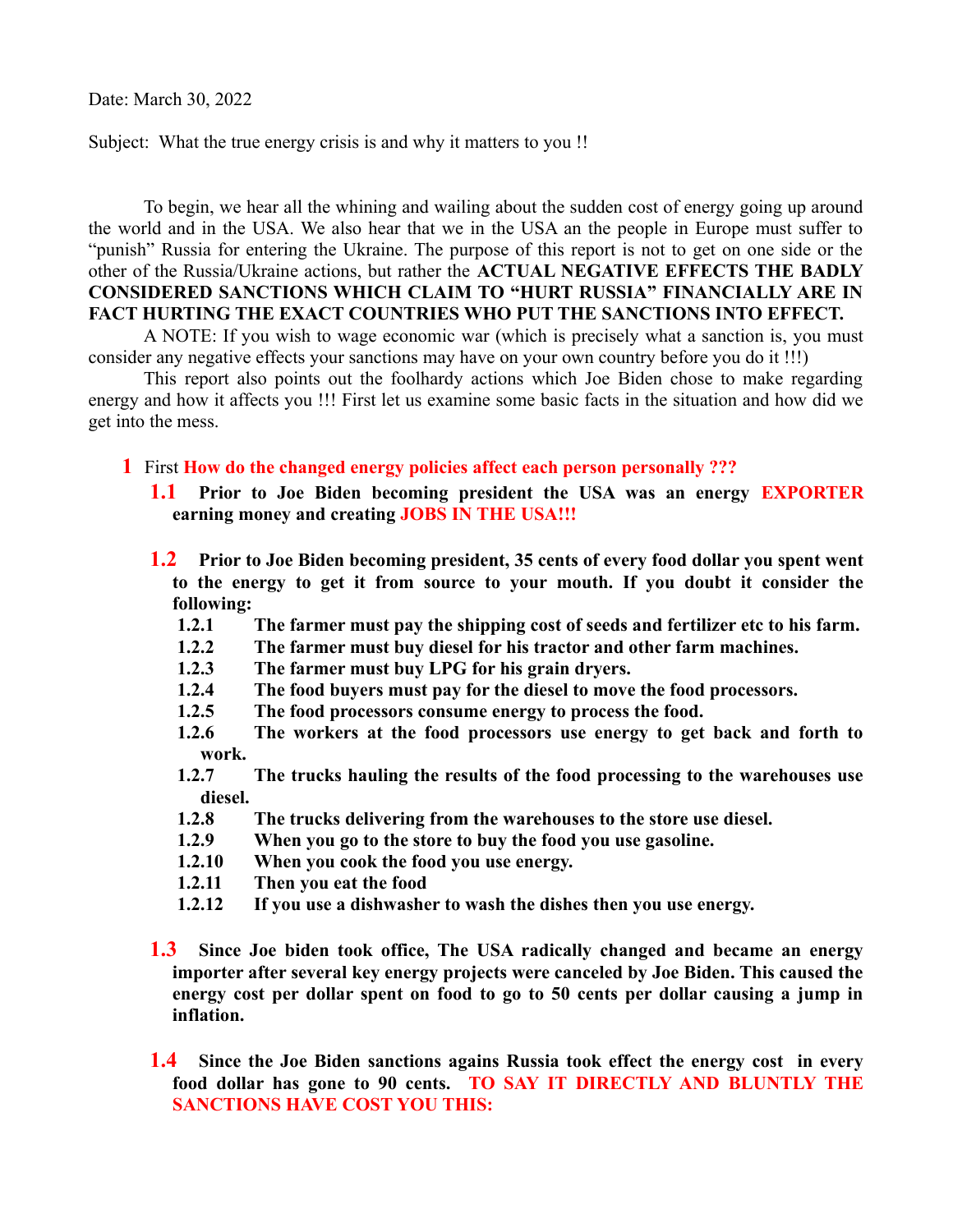- **1.4.1 IMMEDIATE JUMP OF 35% TO 60% INCREASE IN COST DEPENDING ON THE FOOD ITEM.**
- **1.4.2 WHEAT AND SOYBEANS AND CORN WILL BE DOWN THIS YEAR AND IF AVAILABLE THE PRICES WILL BE UP TO 6 TIMES HIGHER BECAUSE THE GLOBAL SUPPLY OF GRAINS IS WAY DOWN NOW.**
- **1.5 GASOLINE IS EXPECTED TO HIT 15 DOLLARS PER GALLON UNLESS THERE ARE RADICAL CHANGES MADE IN THE ENERGY POLICIES OF THE USA FROM WHAT THEY ARE NOW.**
- **1.6 ALSO, REFINERIES ARE DESIGNED TO TAKE IN SPECIFIC TYPE OF OIL FROM A SPECIFIC FIELD OF OIL WELLS, AND YOU CAN NOT JUST SHIP OIL FROM ANOTHER PLACE TO LOAD INTO THE REFINERY WITHOUT CHANGING THE REFINERY SETUP WHICH CAN TAKE MONTHS OR YEARS TO ACCOMPLISH !!!**
- **1.7 THIS IS PRECISELY WHAT HAPPENS WHEN A POLITICAL PERSON WHO HAS NO WORKING KNOWLEDGE OF INDUSTRY IS ALLOWED TO DECIDE THINGS AND MAKE PROMISES WHICH ARE UTTERLY IMPOSSIBLE TO FULFILL AS PROMISED.**
- **2 TO CHANGE FROM A HYDROCARBON BASED ECONOMY AND DEPENDENCY TO A FULLY RENEWABLE ENERY BASED ECONOMY IS A DECADES LONG EFFORT WHICH CAN NOT BE EASILY FORCED BECAUSE THERE ARE DEEP TECHNICAL CHALLENGES TO MEET. HERE ARE SOME EXAMPLES:**
	- **2.1 WHEN YOU BUY AN ELECTRIC CAR YOU ARE ALSO BUYING INTO (ACCEPTING THE FACT) THAT YOUR NEW ELECTRIC CAR HAS FORCED DOWN TIME TO CHARGE THE BATTERIES AND YOU CAN NOT DRIVE THE CAR WHILE THE BATTERIES ARE BEING CHARGED WHICH IS SEVERAL HOURS.**
		- **2.1.1 ALSO IF THE POWER GRID IS DOWN YOU ARE STUCK.**
	- **2.2 A CAR OR TRUCK WHICH RUNS ON GASOLINE OR DIESEL CAN BE FILLED UP AND BACK ON THE ROAD IN MINUTES.**
	- **2.3 A CAR OR TRUCK POWERED BY A HYDROGEN FUEL CELL CAN BE LOADED UP AND ON THE WAY AGAIN IN MINUTES LIKE THE GASOLINE OR DIESEL VEHICLES.**
- **3 ADDITIONALLY THERE ARE A FEW OTHER KEY ISSUES WITH FULLY ELECTRIC CARS COMPARED TO CARS WHICH RUN ON FULLY RENEWABLE ENERGY SOURCES.**
	- **3.1 WHO EVER CONTROLS THE POWER GRID CONTROLS YOUR TRAVEL IN AN ELECTRIC CAR.**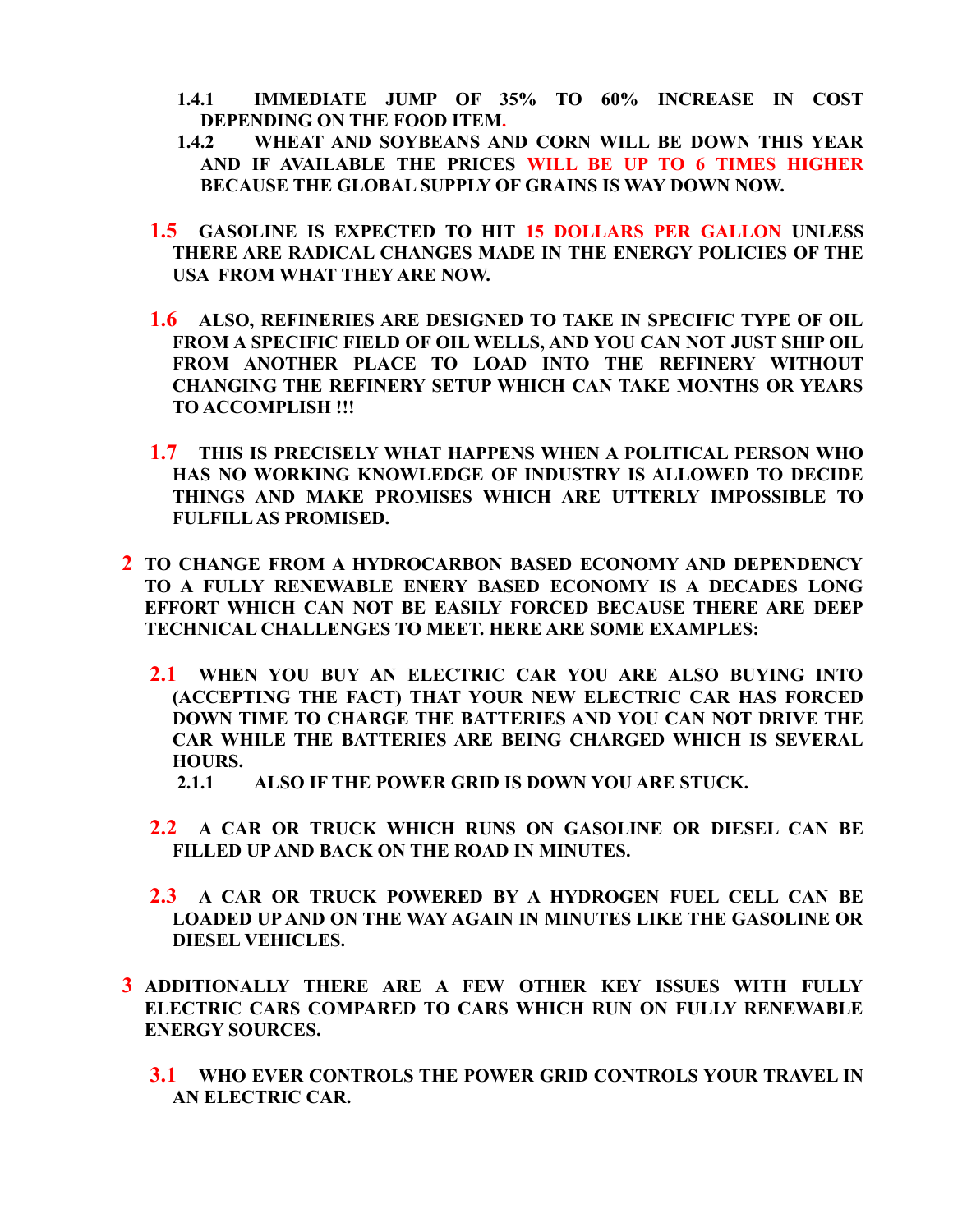- **3.2 SINCE EACH ELECTRIC CAR TELLS THE CHARGING STATION IT'S SERIAL NUMBER, IF THERE IS CENTRAL CONTROL OVER THE CHARGING STATIONS YOUR EXACT CAR CAN BE DENIED A CHARGE.**
- **3.3 THE RARE EARTH METALS IN THE BATTERIES OF THE ELECTRIC CARS HAVE A HIGH COST AND THEN SENDING THE OLD BATTERIES BACK TO RECOVER THE METAL THEN REFINE THE METALS AGAIN ARE NOT DISCUSSED AT ALL THAT INFORMATION IS GLOSSED OVER BY THE ELECTRIC CAR COMPANIES.**
- **3.4 THE SECOND ISSUE WHICH IS EVEN MORE REAL IS THE SANCTIONS WHICH COVER THE RARE EARTH METALS AND AFFECT THE COSTS OF THE CARS GREATLY**
- **3.5 ALSO REMEMBER AN ALL ELECTRIC CAR HAS A CONTROL SYSTEM MADE OF SEMICONDUCTORS WICH ARE IN FACT IN SHORT SUPPLY WORLD WIDE AND THAT CAN AFFECT PRICE AND DELIVERY OF A NEW CAR AS WELL AS REPAIRS.**
- **4 WHY DO GLOBALISTS WANT TO FORCE INSTANT CHANGE?**
	- **4.1 IS IT BECAUSE OF CLEAN AIR ?**
	- **4.2 IS IT BECAUSE OF THE WARMING OF THE EARTH ?**
	- **4.3 IS IT BECAUSE EVERY COUNTRY CAN HAVE INDEPENDENT ENERGY SUPPLIES ?**
	- **4.4 ABSOLUTELY NOT !!! IT IS BECAUSE THE GLOBAL GOVERNMENT WHICH IS COMING DEMANDS ABSOLUTE CONTROL OVER EACH PERSON ON THE PLANET !!!**